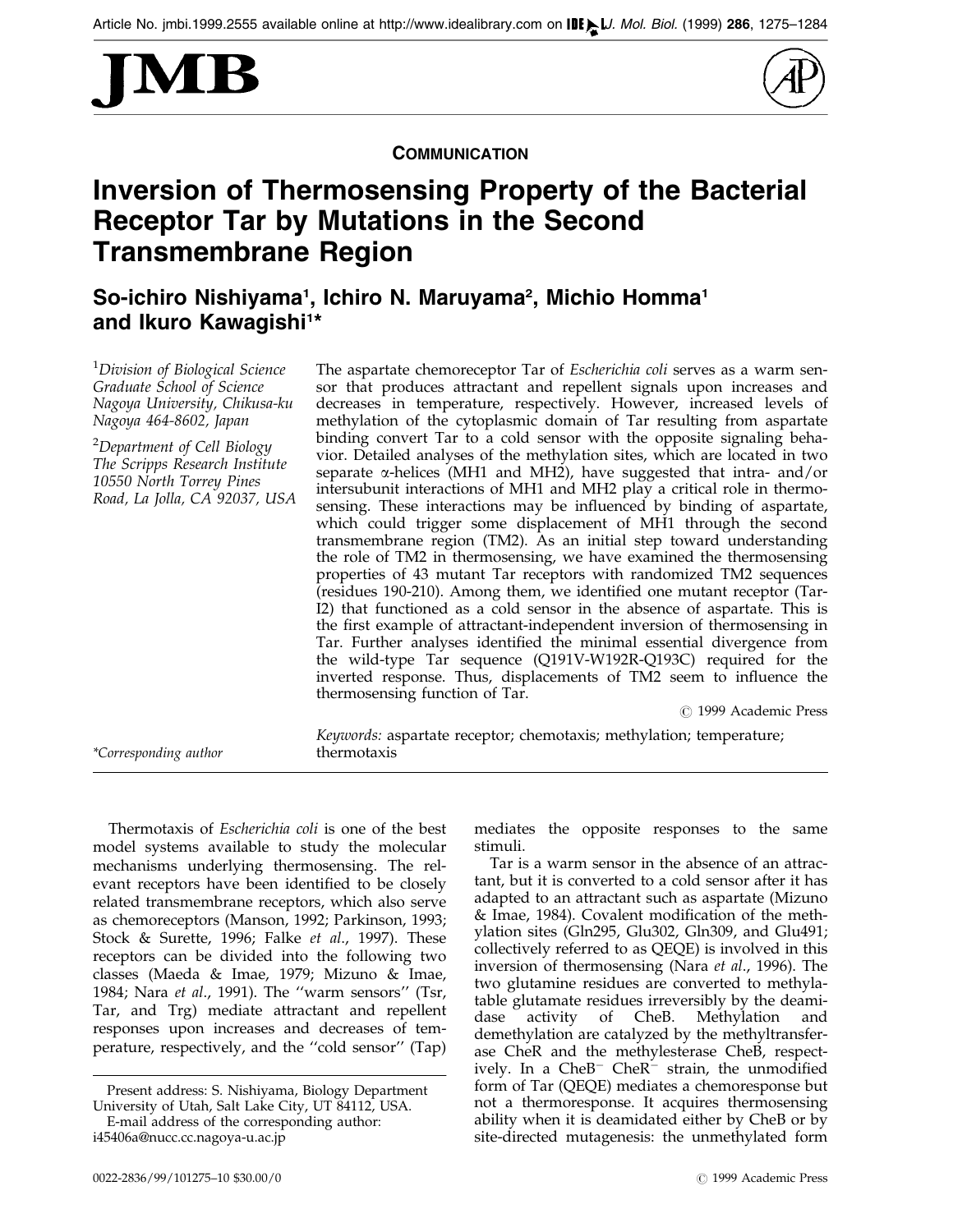<span id="page-1-0"></span>(EEEE) functions as a warm sensor, and the fully methylated form (EmEmEmEm; Em standing for a methylated glutamate residue) functions as a cold sensor in the presence of aspartate. Mutational analyses of the methylation sites of Tar suggested that methylation of any single residue is sufficient for inversion of thermosensing in the presence of aspartate [\(Nishiyam](#page-9-0)a et al., 1999). Methylation has also been implicated in the inverted responses observed in other types of taxis, such as responses to oxygen and weak acids [\(Taylor &](#page-9-0) Johnson, 1998). In addition to methylation, binding of aspartate to Tar may be required for its function as a cold sensor [\(Nara](#page-8-0) et al., 1996; [Nishiyam](#page-8-0)a et al., 1997).

The first three methylation sites are located in a single putative  $\alpha$ -helix (MH1), whereas the fourth site is located in a separate helix (MH2) (Le Moual & Koshland, 1996; [Danielso](#page-8-0)n et al., 1997; Figure 1). [Nishiyam](#page-8-0)a et al. (1997) proposed that temperaturedependent changes in intra- and/or intersubunit interactions of MH1 and MH2 may play a critical role in thermosensing. These interactions could be influenced not only by the covalent modification of the methylation sites but also by binding of an attractant to Tar. A bound attractant may trigger a displacement of the second transmembrane region (TM2), which connects the periplasmic and cytoplasmic domains, and hence a displacement of MH1. Indeed, it has been suggested that during a signaling cycle TM2 moves relative to the first transmembrane region (TM1), which pairs stably with  $TM1'$  of the partner subunit in the Tar homodimer [\(Chervitz](#page-8-0) & Falke, 199[5, 1996; Chervitz](#page-8-0) et al., 1995; [Lee](#page-8-0) et al., 1995; [Maruyam](#page-8-0)a et al., 1995; [Hughson](#page-8-0) & Hazelbauer, 1996). Such movement may be small [\(Chervitz](#page-8-0) & Falke, 1996; [Umemur](#page-9-0)a et al., 1998), but it may still alter interaction(s) between the cytoplasmic domains of the two subunits within a dimer. Studies using cytoplasmic fragments of Tar [\(Long &](#page-8-0) Weis, 1992; [Cochran](#page-8-0) & Kim, 1996; [Surette &](#page-9-0) Stock, 1996; Liu [et al](#page-8-0)., 1997) and cysteine-scanned mutant Tar receptors [\(Chen](#page-8-0) & Koshland, 1997; [Danielso](#page-8-0)n et al., 1997; Le Moual



Figure 1. Schematic illustration of Tar. Tar exists as a homodimer of about 60-kDa subunit [\(Milligan &](#page-8-0) Koshland, 1988). The dimeric cytoplasmic domains form stable complexes with the histidine kinase CheA and the adaptor pro-tein CheW [\(Gegner](#page-8-0) et al., 1992; [Schuster](#page-9-0) et al., 1993). CheA autophosphorylates and then serves as a phosphodonor for the response regulator CheY. The phosphorylated form of CheY interacts with the flagellar motor to cause clockwise rotation, which results in tumbling behavior by the cell. Without phospho-CheY bound, the motor rotates counterclockwise, which results in smooth swimming of the cell. Binding of an attractant to a receptor inhibits the associated CheA kinase, reducing the level of phospho-CheY and promoting smooth swimming. The hatched boxes indicate the second transmembrane regions (TM2). The TM2 sequences of wild-type Tar (WT) and the mutant Tar-I2 receptor (I2) are aligned. Dotted lines indicate junction points between the wild-type and mutant sequences in the hybrid receptors (see [Table 2\).](#page-4-0) N, amino terminus; C, carboxy terminus; MH1 and MH2, first and the second methylation helices; black dots, methylation sites.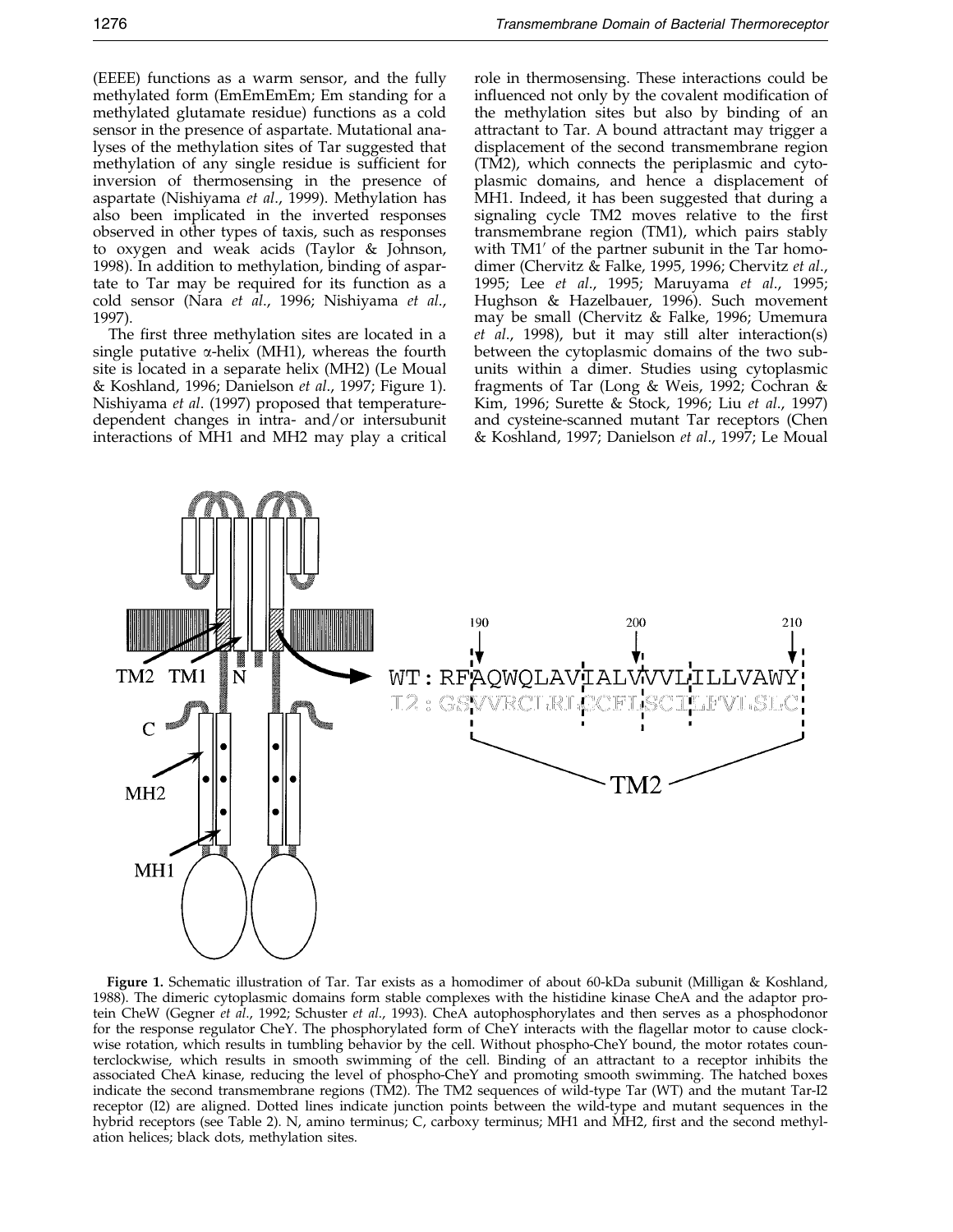<span id="page-2-0"></span>

|  |  | <b>Table 1.</b> Chemo- and thermosensing properties of mutant Tar receptors with randomized TM2 sequences |  |  |  |  |  |
|--|--|-----------------------------------------------------------------------------------------------------------|--|--|--|--|--|
|  |  |                                                                                                           |  |  |  |  |  |

|                     |                            |                          | Chemoresponses <sup>c</sup> | Thermoresponses <sup>d</sup> |               |  |
|---------------------|----------------------------|--------------------------|-----------------------------|------------------------------|---------------|--|
| Mutant <sup>a</sup> | Swimming bias <sup>b</sup> | Glyc                     | $\overline{Asp}$ (+ Glyc)   | $-Asp$                       | $+$ Asp       |  |
| $2\mathrm{B}$       | ${\rm TR}$                 | $\ddot{}$                | $10^{-6}$ $(10^{-4})$       | Warm                         | Cold          |  |
| N <sub>3</sub>      | $\mathbf T$                | NT                       | $10^{-5}$ (> $10^{-3}$ )    | None                         | Cold          |  |
| $\rm N4$            | T                          | NT                       | $10^{-5}$                   | None                         | Cold          |  |
| Y9                  | T                          | NT                       | $10^{-5}$ $(10^{-5})$       | None                         | Cold          |  |
| O14                 | TR                         | $+$                      | $(>10^{-3})$                | Cold                         | Cold?         |  |
| ${\rm G6}$          | ${\rm TR}$                 | NT                       | $10^{-6}$                   | None                         | Cold          |  |
| O13                 | ${\rm TR}$                 | $+$                      | $(10^{-5})$                 | None?                        | Cold          |  |
| O <sub>3</sub>      | TR                         | $^{+}$                   | $(10^{-6})$                 | Warm                         | Cold          |  |
| Q12                 | ${\bf R}$                  | $\pm$                    | $(>10^{-3})$                | None?                        | None          |  |
| $\overline{13}$     | $\ensuremath{\mathsf{R}}$  |                          | $10^{-6}$ (> $10^{-3}$ )    | None                         | Cold          |  |
|                     |                            | $^{+}$                   |                             | None                         |               |  |
| O7                  | ${\mathbb R}$              | $^{+}$                   | $(10^{-5})$                 |                              | None          |  |
| O2                  | ${\bf R}$                  | $^{+}$                   | $(10^{-6})$                 | None                         | Cold?         |  |
| O <sub>4</sub>      | ${\bf R}$                  | $^{+}$                   | $(10^{-6})$                 | Cold?                        | $\mathbf{NT}$ |  |
| I2                  | ${\bf R}$                  | $\ddot{}$                | $(10^{-6})$                 | Cold                         | Cold?         |  |
| O <sub>5</sub>      | SR                         | $^{+}$                   | $10^{-6}$                   | None                         | None          |  |
| O11                 | <b>SR</b>                  | $^{+}$                   | $(>10^{-3})$                | Warm                         | NT            |  |
| $\mathbb{R}7$       | SR                         | $^{+}$                   | $(>10^{-3})$                | None                         | NT            |  |
| R8                  | ${\rm SR}$                 | $^{+}$                   | $(>10^{-3})$                | None                         | NT            |  |
| Y40                 | SR                         | $^{+}$                   | $(10^{-4})$                 | None                         | NT            |  |
| O10                 | SR                         | $^{+}$                   | $(10^{-5})$                 | None                         | None?         |  |
| M <sub>5</sub>      | $\rm SR$                   | $^{+}$                   | $(10^{-6})$                 | None                         | None          |  |
| Q13                 | $S{\mathbb R}$             | $^{+}$                   | $(10^{-6})$                 | None                         | None          |  |
| R <sub>9</sub>      | <b>SR</b>                  | $\pm$                    | NT                          | None                         | NT            |  |
| U421                | $S{\mathbb R}$             | $\pm$                    | NT                          | None                         | NT            |  |
| Y5                  | $S{\mathbb R}$             | $\pm$                    | NT                          | None?                        | NT            |  |
| Y37                 | SR                         | $\pm$                    | NT                          | None                         | NT            |  |
| Y62                 | $\rm SR$                   | $\pm$                    | NT                          | None                         | NT            |  |
| G1                  | $\rm SR$                   | $\bar{+}$                | NT                          | None                         | NT            |  |
| Q <sub>4</sub>      | ${\sf SR}$                 | $\bar{+}$                | NT                          | None                         | NT            |  |
| $\overline{Q}$ 7    | ${\rm SR}$                 | $\mp$                    | NT                          | None                         | NT            |  |
| C11                 | $\rm SR$                   | $\overline{\phantom{0}}$ | NT                          | None                         | NT            |  |
| M1                  | $\rm SR$                   |                          | NT                          | None?                        | NT            |  |
| M <sub>3</sub>      | $\rm SR$                   |                          | NT                          | None                         | NT            |  |
| O <sub>6</sub>      | SR                         |                          | NT                          | None                         | NT            |  |
| Y <sub>4</sub>      | SR                         |                          | NT                          | None                         | NT            |  |
| P <sub>3</sub>      | $\mathbf S$                | $^{+}$                   | $(>10^{-3})$                | None                         | NT            |  |
| G7                  |                            | $\pm$                    | $(10^{-5})$                 | None                         | None?         |  |
| Q11                 | $\frac{S}{S}$              | $^{+}$                   | $(10^{-6})$                 | Cold?                        | Cold          |  |
| Y18                 | S                          | 王                        | $\rm{NT}$                   | None                         | Cold          |  |
| P <sub>4</sub>      | $\mathsf S$                |                          | NT                          | None                         | NT            |  |
| Y34                 | $\overline{\mathbf{s}}$    |                          | NT                          | None                         | NT            |  |
| Y49                 | $\overline{\mathbf{s}}$    |                          | NT                          | None                         | NT            |  |
|                     | S                          |                          | NT                          | None                         | NT            |  |
| Y50                 | $\overline{\mathsf{S}}$    |                          |                             |                              |               |  |
| Y53                 |                            | $\overline{\phantom{0}}$ | NT                          | None                         | NT            |  |

<sup>a</sup> Plasmid pTar2B and its derivatives encoding mutant Tar receptors with randomized TM2 sequences are based on the multicopy plasmid vector pBluescriptII KS+ and were described previously [\(Maruyama](#page-8-0) et al., 1995). These plasmids were introduced into strain HCB339 [ $\Delta t$ sr-7021  $\Delta (tar-tap)$ 5201 trg::Tn10 thr leu his met rpsL136] [\(Wolfe](#page-9-0) et al., 1987), which lacks the four chemo/thermoreceptors.<br><sup>b</sup> Cells were grown at 30 °C with vigorous shaking in tryptone-glycerol medium (1 % (w/v) Bacto-tryptone; Difco Laboratories,

Detroit, MI, 0.5% (w/v) NaCl, and 0.5% (v/v) glycerol) supplemented with ampicillin (50 µg/ml). After four hours of cultivation, cells were harvested by centrifugation at room temperature and washed with motility medium, which consists of 10 mM potassium phosphate buffer (pH 7.0), 0.1 mM EDTA, 10 mM sodium DL-lactate (pH 7.0), and 0.1 mM methionine. Swimming patterns of cells were assayed at room temperature without adding chemoeffector. S, smooth swimming; SR, smooth to random swimming; R, ran-<br>dom swimming; T, tumbly swimming; TR, tumbly to random swimming.

<sup>c</sup> Chemoresponses to glycerol (Glyc) and aspartate (Asp) were examined by temporal stimulation assays essentially as described previously [\(Nishiyama](#page-8-0) et al., 1997). Cells suspended in motility medium were kept at room temperature. Immediately after adding an attractant or a repellent to the cell suspension the swimming pattern of the cells was observed with a dark-field microscope and recorded on videotape. In an image integrated for one second using an Argus-10 image processor (Hamamatsu Photonics K.K., Hamamatsu, Shizuoka), smooth-swimming and tumbling cells gave linear and blurred-dot traces, respectively. The smooth-swimming fraction was defined as the percent fraction of smooth-swimming cells per total swimming cells. Glycerol was added at 10%. +, Responded; -, did not respond; NT, not tested. Aspartate was added at various concentrations. The concentrations giving halfmaximal attractant responses are shown without parentheses when assayed in the absence of glycerol or in parentheses when assayed in the presence of 10% glycerol.

<sup>d</sup> Thermoresponses were examined as described previously [\(Nishiyama](#page-8-0) *et al.*, 1997). Without adding a chemoeffector ( $-\text{Asp}$ ) or 30 minutes after 0.1 mM aspartate was added (+ Asp), a drop of cell suspension in motility medium was placed on a glass slide mounted on a temperature-control apparatus [\(Maeda & I](#page-8-0)mae, 1979). The temperature was changed from 16 to 27 °C and returned to 16 C. Temperature changes were monitored by a constantan-chromel thermocouple inserted into the suspension. Cold, cold-sensor response; Warm, warm-sensor response; None, no thermoresponse was observed. Question marks indicate weak or no responses, which were difficult to judge.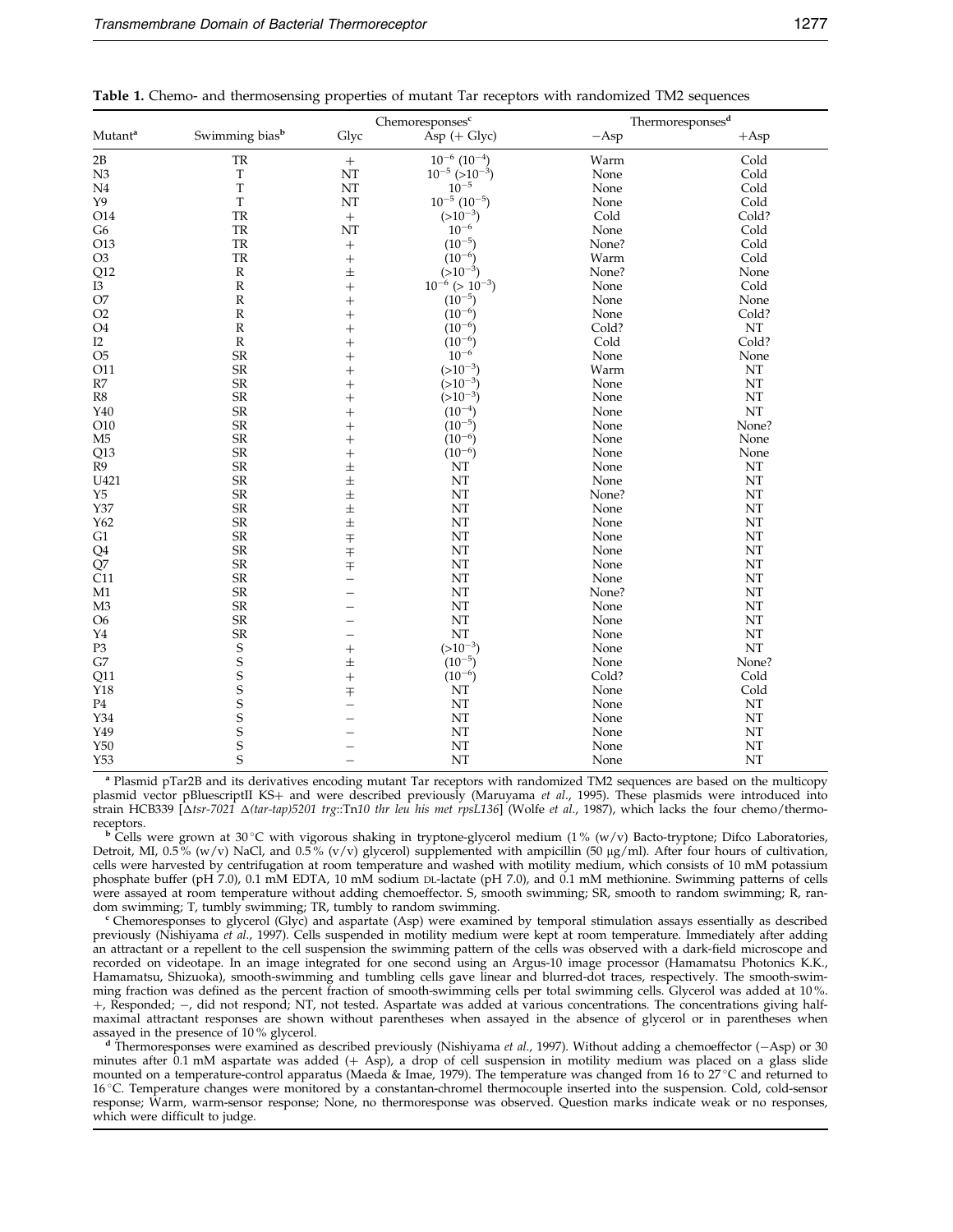<span id="page-3-0"></span>

Figure 2. (a) Thermoresponses of cells expressing wild-type Tar  $(\bigcirc)$  or Tar-I2  $(\bigcap)$  in the absence of chemoattractant. To remove additional mutations from the tar genes of pTarI2 and pTarO14, the 0.3 kb EcoRV-KpnI fragments of the relevant derivatives of pTar2B were subcloned into the corresponding region of pNI101, the pBR322-based plasmid carrying the wild-type tar gene, which will be described elsewhere. The smooth-swimming fraction of the cells (upper panel) was measured as the temperature was increased and then decreased as shown in the lower panel (at one minute, 16 to  $27^{\circ}$ C; at 3.5 min, 27 to  $16^{\circ}$ C). Arrows indicate the onset of the temperature ramps. (b) Methylation patterns of wildtype Tar and Tar-I2. The wild-type or mutant receptors were expressed in the CheB<sup>-</sup> CheR<sup>-</sup> strain CP553 [ $\Delta trg$ -100 zab::Tn5 ((tar-cheB)2234  $\Delta t$ sr-7028] [\(Burrows](#page-8-0) et al., 1989) (lanes CP) or in the Che $B^+$  Che $R^+$  strain HCB339  $(lanes - and +)$  and detected by immunoblotting analysis essentially as described previously [\(Okumura](#page-9-0) et al., 1998). Cells were preincubated in the absence of attractant (lanes  $CP$  and  $-$ ) or with 10 mM aspartate (lanes ) at room temperature for 20 minutes. The cells were collected by centrifugation and resuspended in loading

et al., 1998; [Trammel](#page-9-0)l & Falke, 1999) suggest that altered interactions between the cytoplasmic domains are associated with altered signaling states. Changes of interactions within a single cytoplasmic domain or between dimers within a receptor cluster [\(Maddock](#page-8-0) & Shapiro, 1993) may also be involved [\(Milligan](#page-8-0) & Koshland, 1991; [Gardina](#page-8-0) & Manson, 1996; [Tatsuno](#page-9-0) et al., 1996). In any case, attractant-induced movement of TM2 might impose some physical constraint on the receptor that influences the thermosensing property of Tar.

Here, we screened for anomalous thermosensing phenotypes among a series of mutant Tar receptors with randomized TM2 sequences [\(Maruyam](#page-8-0)a et al., 1995). We employed this approach because selection of mutants with altered thermotactic phenotypes is generally very difficult. A total of 43 mutant Tar receptors as well as the parental receptor (2B) were expressed in the receptorless strain HCB339, and their chemo- and thermosensing properties were examined [\(Table 1\)](#page-2-0). In temporal stimulation assays of chemotaxis, cells expressing 2B or 29 mutant receptors showed attractant responses to aspartate and/or repellent responses to glycerol. Cells expressing the remaining 14 mutant receptors did not show any chemoresponse to glycerol or aspartate. In temporal stimulation assays of thermotaxis, two strains (2B, O3) produced essentially normal warm-sensor responses in the absence of attractant and cold-sensor responses in the presence of aspartate. Six more strains did not give warm-sensor responses in the absence of aspartate but still exhibited cold-sensor responses in the presence of aspartate. Other strains showed inverted thermoresponses. Cells expressing the I2 or O14 mutant proteins gave cold-sensor responses in the absence of aspartate, whereas cells expressing Q11 or O4 gave similar, but weaker, responses. These mutants provide the first examples of Tar receptors that serve as cold sensors in the absence of attractants. In the presence of aspartate, cells expressing I2 still showed a cold-sensor response, albeit a weaker one.

More than half of the mutant receptors showed altered sensitivities to glycerol: 14 mutant receptors mediated no or little response to 10 % glycerol, and

buffer (67 mM Tris-HCl (pH 6.8), 8 % glycerol, 1 % sodium dodecyl sulfate (SDS), 0.003% bromophenol blue) supplemented with 7.7 % 2-mercaptoethanol. Samples were subjected to SDS-polyacrylamide gel electrophoresis (SDS-PAGE) followed by immunoblotting with anti-Tsr serum [\(Iwama](#page-8-0) et al., 1997), which crossreacts with Tar. It should be noted that multiple methylation by the CheR methyltransferase causes stepwise increases in the mobility of a chemoreceptor during SDS-PAGE [\(Boyd & S](#page-7-0)imon, 1980; [Chelsky &](#page-8-0) Dahlquist, 1980; [DeFranco](#page-8-0) et al., 1980; Engström & Hazelbauer, 1980). Among the four methylation sites, two glutamine residues are deamidated by the CheB methylesterase/ deamidase to glutamate residues, a change which decreases the mobility of Tar.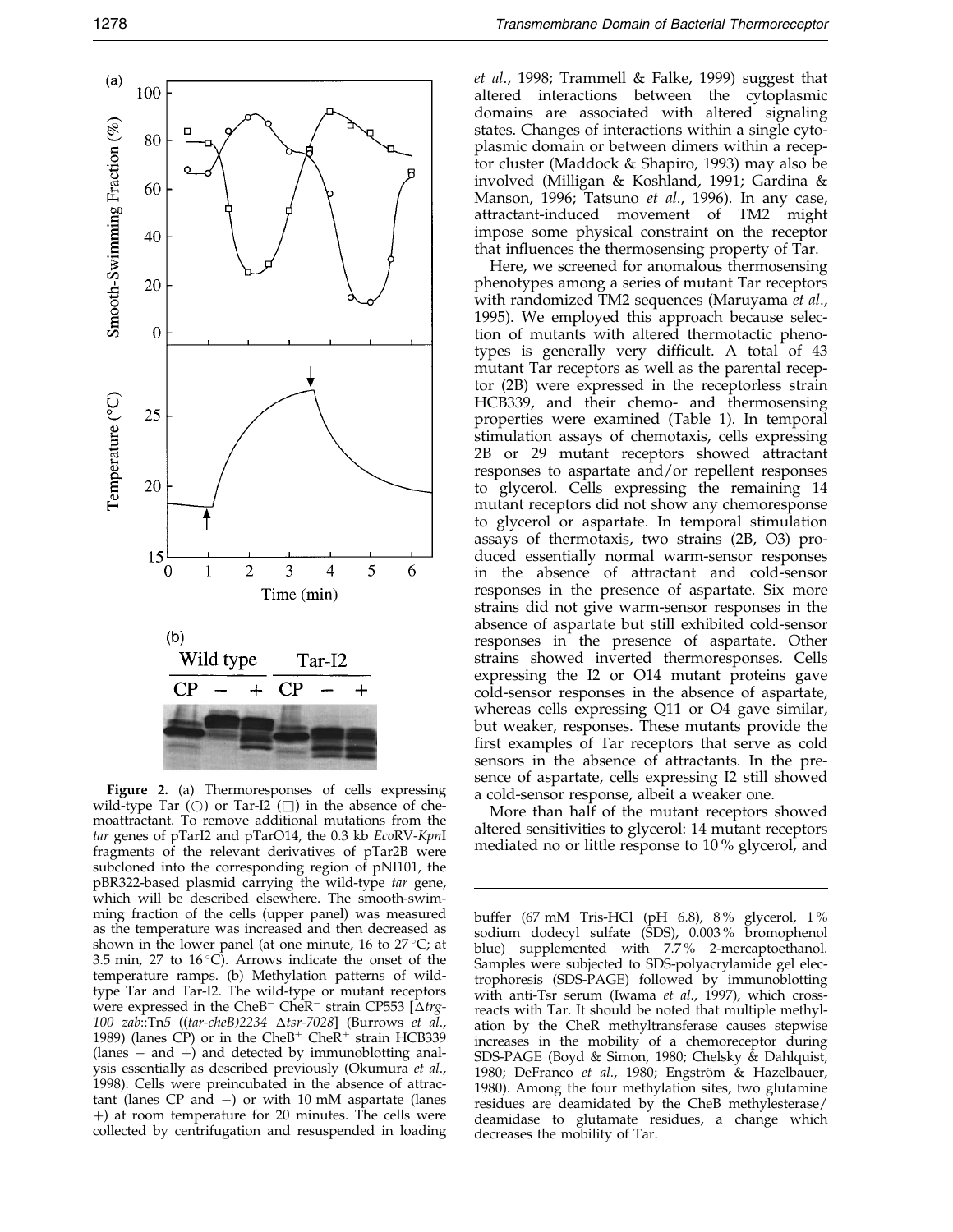<span id="page-4-0"></span>eight mediated no or little response to aspartate in the presence of 10 % glycerol (unlike wild-type Tar). These altered sensitivities may reflect the ability of glycerol to act on the transmembrane regions of the receptors, probably by altering their packing [\(Oosawa](#page-9-0) & Imae, 1983).

We found additional mutations (D142G and V433A) in I2 and O14 as well as their parental Tar. These substitutions may have occurred during the initial cloning of the tar gene [\(Maruyam](#page-8-0)a et al., 1995). We removed these extra mutations by recombination, using the medium-copy-number plasmid (pBR322) rather than the original highcopy-number plasmid (pBluescript). Of the resulting "cured" receptors (named Tar-I2 and Tar-O14), the former still showed an attractant-independent cold-sensor phenotype [\(Figure 2](#page-3-0)(a)), whereas the latter no longer did. Therefore, we concluded that the altered TM2 sequence of I2 is responsible for converting Tar from a warm sensor to a cold sensor in an attractant-independent fashion.

The attractant-independent inversion of thermosensing associated with Tar-I2 might be correlated with abnormally enhanced methylation. We examined the methylation pattern of Tar-I2 by immuno-blotting [\(Figure](#page-3-0)  $2(b)$ ) and radiolabeling (not shown) analyses. In strain CP553, which lacks CheB and CheR, Tar cannot be deamidated nor methylated and therefore it produced a single band in SDS-PAGE, whose mobility is presumed to be similar to that of doubly methylated species [\(Figure 2](#page-3-0)(b), lanes  $WT\ CP$  and  $I2\ CP$ ). In strain  $HCB339$  (CheB<sup>+</sup> CheR<sup>+</sup>), Tar-I2 was more heavily methylated than wild-type Tar in the absence of aspartate [\(Figure 2](#page-3-0)(b) compare lanes  $WT -$  and I2 $\cdot$ –). In the presence of aspartate, Tar-I2 became still further methylated [\(Figure 2\(](#page-3-0)b), compare lanes  $I2 +$  and  $I2 -$ ), demonstrating that the methylation level of Tar-I2 can still be regulated in response to aspartate.

To examine whether enhanced methylation of Tar-I2 is required for the attractant-independent inversion of thermosensing, we introduced the plasmid expressing Tar-I2 into two methyltransferase-defective strains,  $CP553$  (CheB<sup>-</sup>, CheR<sup>-</sup>) and CP553 carrying the CheB-overproducing plasmid pKB24 [\(Borkovic](#page-7-0)h et al., 1992). Both strains showed extremely smooth-biased swimming and did not produce any thermoresponse. Moreover, neither of these strains responded to the repellent glycerol. Therefore, we could not conclude that methylation of Tar-I2 is essential for the attractant-independent inversion of thermosensing.

The TM2 sequence of Tar-I2 is extremely different from that of wild-type Tar, differing at 20 of 21 positions [\(Figure 1\)](#page-1-0). What properties of TM2 cause t-

Table 2. Effects of various wild-type/I2 hybrid TM2 sequences on chemo- and thermosensing properties of Tar

| Chemoresponses <sup>d</sup> |                                                                                                                      |                               |           |                 |                             |  |  |
|-----------------------------|----------------------------------------------------------------------------------------------------------------------|-------------------------------|-----------|-----------------|-----------------------------|--|--|
| Tar <sup>a</sup>            | $TM2^b$                                                                                                              | Swimming<br>bias <sup>c</sup> | $+G$ lyc  | $+Asp+Glyc$     | Thermoresponse <sup>e</sup> |  |  |
| Wild-type                   |                                                                                                                      | TR                            | $+$       | $< 10^{-6}$ (M) | Warm                        |  |  |
| Tar-I2                      |                                                                                                                      | <b>SR</b>                     | $+$       | $< 10^{-6}$     | Cold                        |  |  |
| $I2(188-200)$               | <u>e ali seria di seria di seria di seria di seria di seria di seria di seria di seria di seria di seria di seri</u> | <b>SR</b>                     | $\ddot{}$ | $< 10^{-6}$     | Cold                        |  |  |
| $I2(201-210)$               | ▓▓▓▓                                                                                                                 | <b>SR</b>                     | $+$       | $< 10^{-6}$     | Warm?                       |  |  |
| $I2(188-196)$               | <u>saan maanaan</u>                                                                                                  | <b>TR</b>                     | $+$       | $< 10^{-6}$     | Cold                        |  |  |
| $I2(197-210)$               | ₩                                                                                                                    | <b>SR</b>                     | $+$       | $< 10^{-6}$     | Cold                        |  |  |
| $I2(188-203)$               | <u>mana</u>                                                                                                          | ${\bf S}$                     | $+$       | $< 10^{-6}$     | Cold?                       |  |  |
| $I2(204-210)$               | <u> Sidayaya Mill</u>                                                                                                | <b>TR</b>                     | $+$       | $< 10^{-6}$     | Warm?                       |  |  |
| I2(188-196/204-210)         | ▒                                                                                                                    | <b>SR</b>                     | $+$       | $< 10^{-6}$     | Cold                        |  |  |
| $I2(197-203)$               | <u>www.</u><br>William                                                                                               | <b>SR</b>                     | $+$       | $< 10^{-6}$     | Cold                        |  |  |
| $I2(197-200)$               | ▒▒                                                                                                                   | <b>SR</b>                     | $+$       | $< 10^{-6}$     | Warm?                       |  |  |
|                             |                                                                                                                      |                               |           |                 |                             |  |  |

<sup>a</sup> The hybrids between the wild-type and I2 tar genes were constructed using a two-step polymerase chain reaction (PCR; [Landt](#page-8-0) et al., 1990). Primers used for PCR were synthesized by Sawadi Technology (Tokyo). PCR was carried out using ExTaq polymerase (Takara Shuzo, Kyoto) with 25 cycles of denaturing at 94 °C for 30 seconds, annealing at 50 °C for 1 minute, and extension at 72 °C for 2 minutes. The resulting hybrid genes were subcloned into the corresponding region of pNI101.<br>  $\frac{1}{2}$  The crow and white have indicated the

The grey and white boxes indicate the sequences of wild-type Tar and Tar-I2, respectively.

<sup>c</sup> Swimming bias was assayed as described in [Table 1.](#page-2-0)<br><sup>d</sup> Chemoresponses to glycerol and aspartate were assayed as described in Table 1.

<sup>e</sup> Thermoresponse in the absence of aspartate was assayed as described i[n Table 1.](#page-2-0) Question marks indicate weak responses.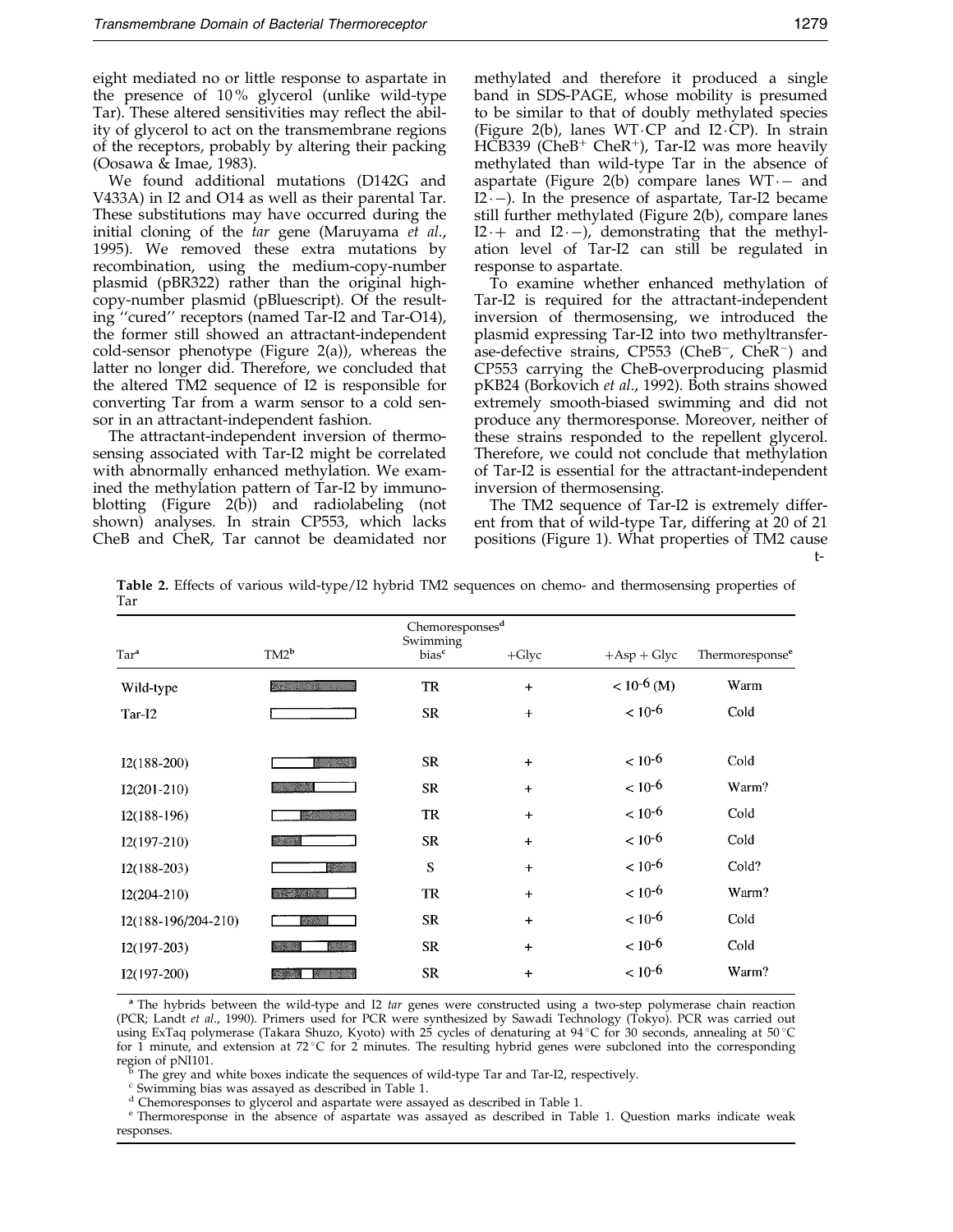

Figure 3. Thermoresponses mediated by receptors with various hybrid TM2 regions. Thermoresponses were measured in the absence of attractant as described in the legend to [Figure 2\(a](#page-3-0)). (a) Attractant-independent cold-sensor responses mediated by Tar-I2(188-200) ( $\bigcirc$ ), Tar-I2(188-196) (□), Tar-I2(197-210) (△), Tar-I2(188-196/ 204-210) ( $\bullet$ ), and Tar-I2(197-203) ( $\blacksquare$ ). (b) Weak warmsensor responses mediated by Tar-I2(201-210) ( $\bigcirc$ ), Tar- $I2(204-210)$  ( $\Box$ ), or Tar-I2(197-200) ( $\triangle$ ).

he inversion of thermosensing? To address this question, we constructed various hybrid TM2 sequences that contain different contributions from wild-type Tar and Tar-I2. (The receptors derived from Tar-I2 will be designated as Tar-I2(188-200) etc. with the numbers in the parentheses indicating residues from Tar-I2.)

All of the hybrid receptors had normal aspartate-sensing ability, but their thermosensing properties varied [\(Table 2\).](#page-4-0) Cells expressing Tar-I2(188- 200) showed a cold-sensor response in the absence of aspartate, suggesting that the  $NH<sub>3</sub>$ -terminal half of the TM2 sequence of Tar-I2 is sufficient for the inversion (Figure 3(a)). Cells expressing the reciprocal hybrid, Tar-I2(201-210) gave a warm-sensor response in the absence of aspartate, but the response was very weak (Figure 3(b)).

Cells expressing Tar-I2(188-196) also showed a cold-sensor response without aspartate (Figure 3(a)), suggesting that the  $NH<sub>3</sub>$ -terminal third of the TM2 sequence of Tar-I2 is sufficient for the inversion. Surprisingly, cells expressing the reciprocal hybrid (Tar-I2(197-210)) also produced a cold-sensor response without aspartate, suggesting that another inversion determinant exists within the COOH-terminal two thirds of the TM2 sequence. This determinant must be within the middle third of the TM2 sequence, because cells expressing Tar-I2(197-203) exhibited a cold-sensor response without aspartate, whereas cells expressing Tar-I2(204-210) showed a weak warm-sensor response.

Tar-I2(197-203) contains the middle third of TM2 from Tar-I2. Since Tar-I2(201-210) is a weak warm sensor in the absence of aspartate, the last half of TM2 from Tar-I2 is not sufficient for the inverted response. Cells expressing Tar-I2(197-200), which has the first half of the mutant sequence of Tar-I2(197-203), did not give a cold-sensor response, but rather showed a weak warm-sensor response in the absence of aspartate (Figure 3(b)). These results suggest that the seven residues in Tar-I2(197-203) that cause inversion contain elements from both the first and second halves of TM2.

Thus, two distinct regions of TM2 in Tar-I2 lead to attractant-independent inversion of the thermoresponse. However, cells expressing Tar-I2(188- 203), which has both regions causing inversion but the last third of wild-type TM2, showed only a very weak cold-sensor response, indicating that the entire TM2 sequence contributes to thermosensing function.

What residues are necessary for attractant-independent inversion of thermosensing in Tar-I2(188- 196)? All of the Tar receptors with randomized TM2 sequences had the substitutions R188G and F189S, which were introduced to create a BamHI site for cassette mutagenesis [\(Maruyam](#page-8-0)a et al., 1995). When we changed these residues back to their wild-type counterparts [\(Krikos](#page-8-0) et al., 1983), the resulting receptor (Tar-I2(190-196)) still behaved like Tar-I2, mediating cold-sensor responses in the absence of aspartate (data not shown).

We then reintroduced the wild-type residues one by one into Tar-I2(190-196) starting with the COOH-terminal residue of the mutant sequence [\(Table 3\)](#page-6-0). Replacement of Cys193 with the wildtype residue Gln changed the thermosensing properties dramatically, whereas replacement of the NH3-terminal residue (Val190 to Ala) had almost no effect. These results suggest that Cys193 is required for the inversion of thermosensing.

Cells expressing Tar-I2(190-192) tumbled both upon an increase and a decrease in temperature [\(Figure 4](#page-7-0)(a)). Tar-I2(190-192) may be an attractantindependent, methylation-dependent cold sensor. Methylated Tar-I2(190-192) may mediate a tumbling response upon an increase in temperature, which should cause the receptor to become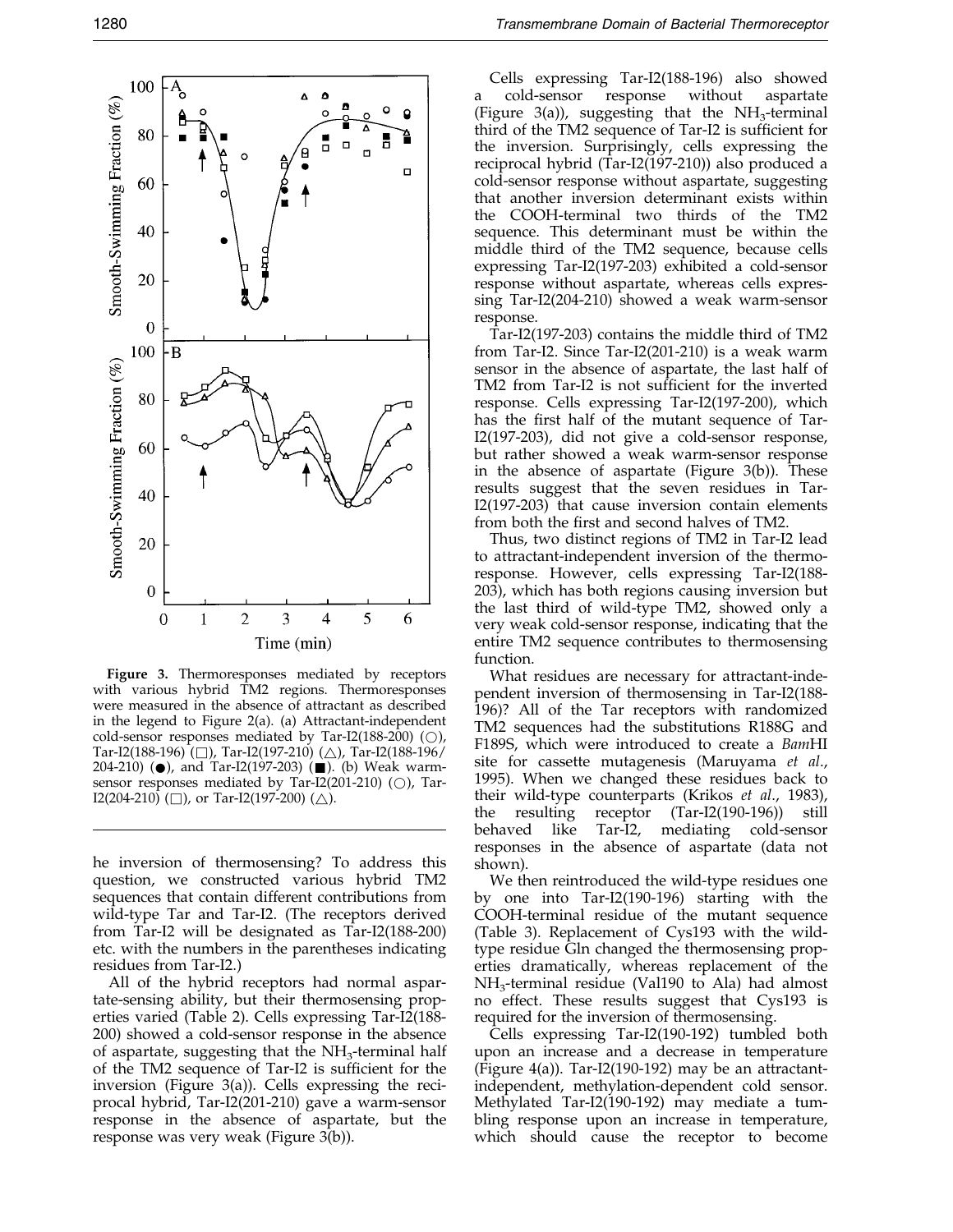| Tar <sup>a</sup>                                                 | TM <sub>2</sub><br>sequence <sup>b</sup>                                               | Swimming<br>bias <sup>c</sup> | $+G$ lyc               | Host: HCB339 (CheB <sup>-</sup> CheR <sup>-</sup> )<br>Chemoresponse <sup>d</sup><br>$+Glyc + Asp$ | Thermoresponse <sup>e</sup>            | Chemoresponse<br>(Glyc) <sup>d</sup> | Host: CP553 (CheB <sup>-</sup> CheR <sup>-</sup> )<br>Thermoresponse <sup>e</sup> |
|------------------------------------------------------------------|----------------------------------------------------------------------------------------|-------------------------------|------------------------|----------------------------------------------------------------------------------------------------|----------------------------------------|--------------------------------------|-----------------------------------------------------------------------------------|
| Wild type<br>Tar-I2                                              | AQWQLAV<br><b>VVRCLRL</b>                                                              | <b>SR</b><br><b>SR</b>        |                        | $< 10^{-6}$ (M)<br>$< 10^{-6}$                                                                     | Warm<br>Cold                           |                                      | None<br>None                                                                      |
| $I2(190-195)$<br>$I2(190-193)$<br>$I2(190-192)$<br>$I2(191-193)$ | <b>VVRCLRV</b><br><b>VVRCLAV</b><br><b>VVRQLAV</b><br><b>AVRCLAV</b>                   | TR<br>TR<br>TR<br><b>SR</b>   | $\div$<br>÷            | $< 10^{-6}$<br>$< 10^{-6}$<br>$< 10^{-6}$<br>$< 10^{-6}$                                           | Cold<br>Cold<br>Cold??<br>Cold         | –                                    | None<br>None<br>Cold $(5%)$<br>Cold (5%)                                          |
| A190V<br>Q191V<br><b>W192R</b><br>Q193C<br>W192RA - Q193C        | <b>VQWQLAV</b><br><b>AVWQLAV</b><br><b>AQRQLAV</b><br><b>AQWCLAV</b><br><b>AQRCLAV</b> | TR<br>TR<br>TR<br>TR          | $^+$<br><b>ND</b><br>┷ | $< 10^{-6}$<br>$< 10^{-6}$<br>$2 \times 10^{-6}$<br>$< 10^{-6}$<br>$< 10^{-6}$                     | Warm<br>Warm<br>Warm<br>Cold?<br>Cold? | NT<br>NT<br>NT                       | NT<br>NT<br>NT<br>Cold $(7%)$<br>Cold (7%)                                        |

<span id="page-6-0"></span>Table 3. Effects of various substitutions in the TM2 sequence on chemo- and thermosensing properties of Tar

<sup>a</sup> The pBR322-based plasmid encoding Tar-W192R [\(Oosawa](#page-9-0) & Simon, 1986) was provided by K. Oosawa. The other site-directed mutant *tar* genes were constructed as described in [Table](#page-4-0) 2.

 $b$  The first seven residues (190-196) of the TM2 [sequences](#page-2-0) are shown. Underlined letters indicate mutant residues.

<sup>c</sup> Swimming bias was assayed as described in Table 1.

<sup>d</sup> Chemoresponses to glycerol and aspartate were assayed as described in [Table](#page-2-0) 1. ND, not determined because cells swam too tumbly to assay their repellent response.

e Thermoresponse in the absence of aspartate was assayed as described in [Table](#page-2-0) 1. Warm, warm-sensor response; Cold, cold-sensor response; Cold?, weak cold-sensor response; Cold??, atypical thermoresponse, which may be regarded as attractant-independent, methylation dependent cold-sensor response (see text for detail); None, no thermoresponse; (5 % or <sup>7</sup> %), observed in the presence of 5% or 7% glycerol.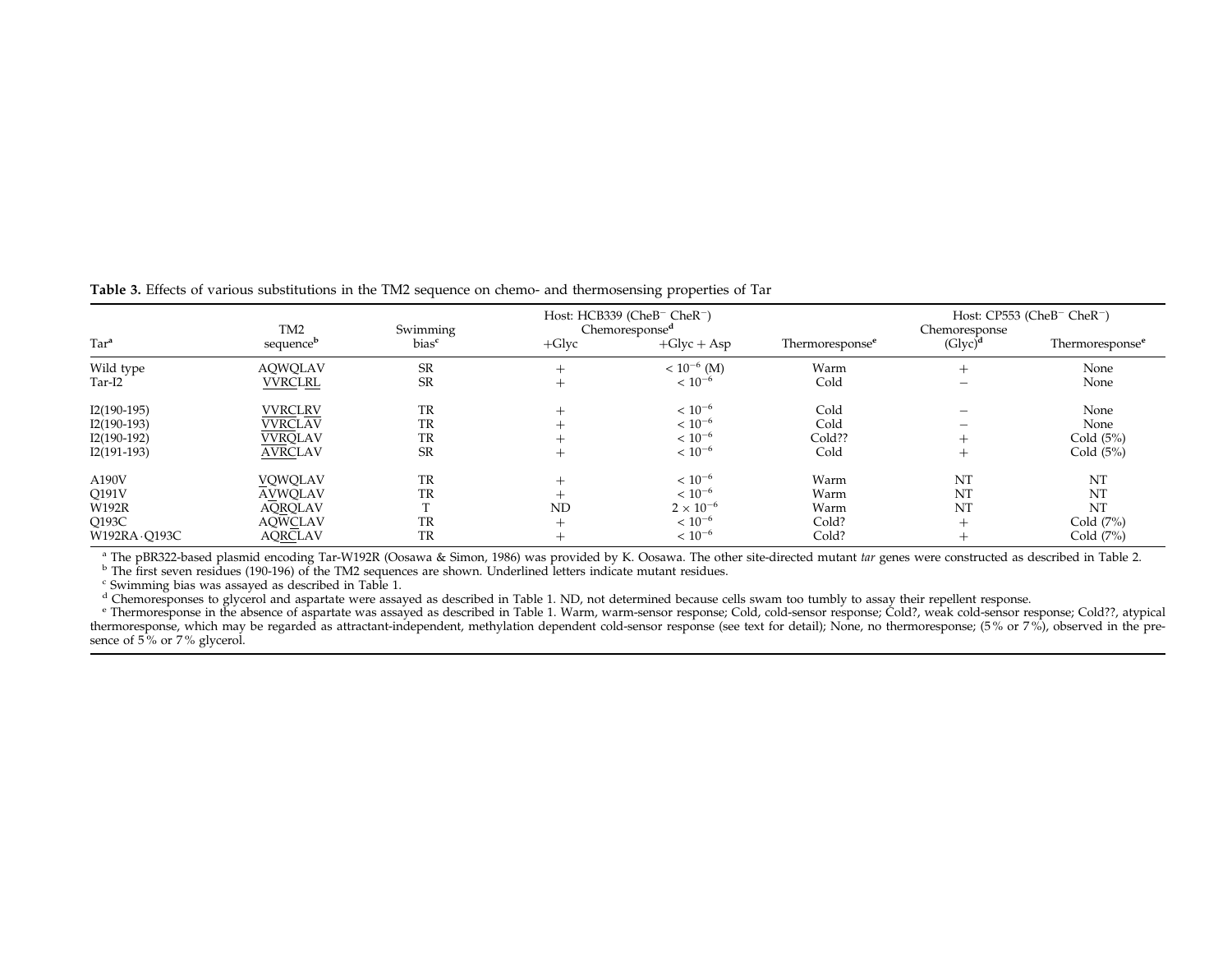<span id="page-7-0"></span>

Figure 4. Thermoresponses mediated by Tar receptors with variously substituted TM2 sequences. Thermoresponses were measured in the absence of attractant as described in the legend to [Figure 2\(a](#page-3-0)). (a) The atypical thermoresponse (i.e. tumbling both upon an increase and a decrease in temperature) mediated by Tar-I2 (190-192) ( $\bigcirc$ ). (b) Attractant-independent cold-sensor responses mediated by Tar-W192R $\cdot$ Q193C ( $\circ$ ) or Tar-Q193C  $(\Box)$ .

demethylated during adaptation. The unmethylated form of Tar-I2(190-192) may serve as a warm sensor to mediate a tumbling response upon a decrease in temperature and to become methylated again during adaptation. It is consistent with this interpretation that Tar-I2(190-192) meditates a cold-sensor response in strain CP553 (CheB<sup>-</sup> Che $R^-$ ), in which the methylation site of Tar is fixed to QEQE [\(Table 3\),](#page-6-0) which mimics a methylated state of the receptor.

In a complementary approach, we replaced wild-type residues singly with the corresponding residues from I2 (A190V, Q191V, W192R, and Q193C). HCB339 cells expressing Tar-A190V, Q191V, or W192R showed warm-sensor responses without aspartate. In contrast, cells expressing Tar-Q193C or the double mutant  $W192R\cdotQ193C$ 

gave weak cold-sensor responses in the absence of aspartate (Figure 4(b)). Based on these results, we conclude that the tripeptide sequence Val191- Arg192-Cys193 in Tar- $\overline{12(188-196)}$  is sufficient for the full manifestation of the inverted thermoresponse.

Among these substitutions, Q193C might be the most critical one, since Tar with the Q193C substitution alone mediated a weak cold-sensor response without aspartate. Gln193 is predicted to face TM1 of the same subunit in the Tar homodimer [\(Chervitz](#page-8-0) & Falke, 1995). Therefore, the mutation might affect the intrasubunit interaction between TM1 and TM2. Intersubunit disulfide cross-linking through Cys193 is unlikely to take place, because such cross-linking has not been detected for Tar-Q193C even in the presence of an oxidant [\(Pakula](#page-9-0) & Simon, 1992).

Mutational analyses of the methylation sites of Tar detected three discrete types of thermoresponses among differentially methylated states of the protein; Tar could exist in forms that produce warm-, cold-, or null-thermosensor responses [\(Nara](#page-8-0) et al., 1996; [Nishiyam](#page-8-0)a et al., 1997). Here we found various intermediate thermoresponses. Tar-I2(201-210) and I2(202-210) appear to be weak warm sensors, whereas I2(197-200), Tar-Q193C, and Tar-W192R $\cdot$ Q193C seem to be weak cold sensors. These weak responses are reminiscent of thermoresponses in the presence of sub-saturating concentrations of aspartate [\(Mizuno](#page-8-0) & Imae, 1984).

Thus, the wild-type TM2 sequence appears to be tuned for thermosensing, although it is relatively tolerant for mutations in terms of chemosensing [\(Jeffery &](#page-8-0) Koshland, 1994; [Tatsuno](#page-9-0) et al., 1994; [Maruyam](#page-8-0)a et al., 1995; Baumgartner & Hazelbauer, 1996). Further investigation of the role of TM2 in thermosensing should also help in elucidating the role of TM2 in chemotactic signaling.

## Acknowledgments

We thank Dr K. Oosawa of Nagoya University for providing a plasmid, Dr M. D. Manson of Texas A & M University for critically reading the manuscript, and Dr J. S. Parkinson of University of Utah for helpful discussion. This work was supported in part by grants-in-aid for scientific research from the Ministry of Education, Science, Sports and Culture of Japan (S.N. and I.K.) and from Takeda Science Foundation (I.K.).

## References

- Baumgartner, J. W. & Hazelbauer, G. L. (1996). Mutational analysis of a transmembrane segment in a bacterial chemoreceptor. J. Bacteriol. 178, 4651-4660.
- Borkovich, K. A., Alex, L. A. & Simon, M. I. (1992). Attenuation of sensory receptor signaling by covalent modification. Proc. Natl Acad. Sci. USA, 89, 6756-6760.
- Boyd, A. & Simon, M. I. (1980). Multiple electrophoretic forms of methyl-accepting chemotaxis proteins gen-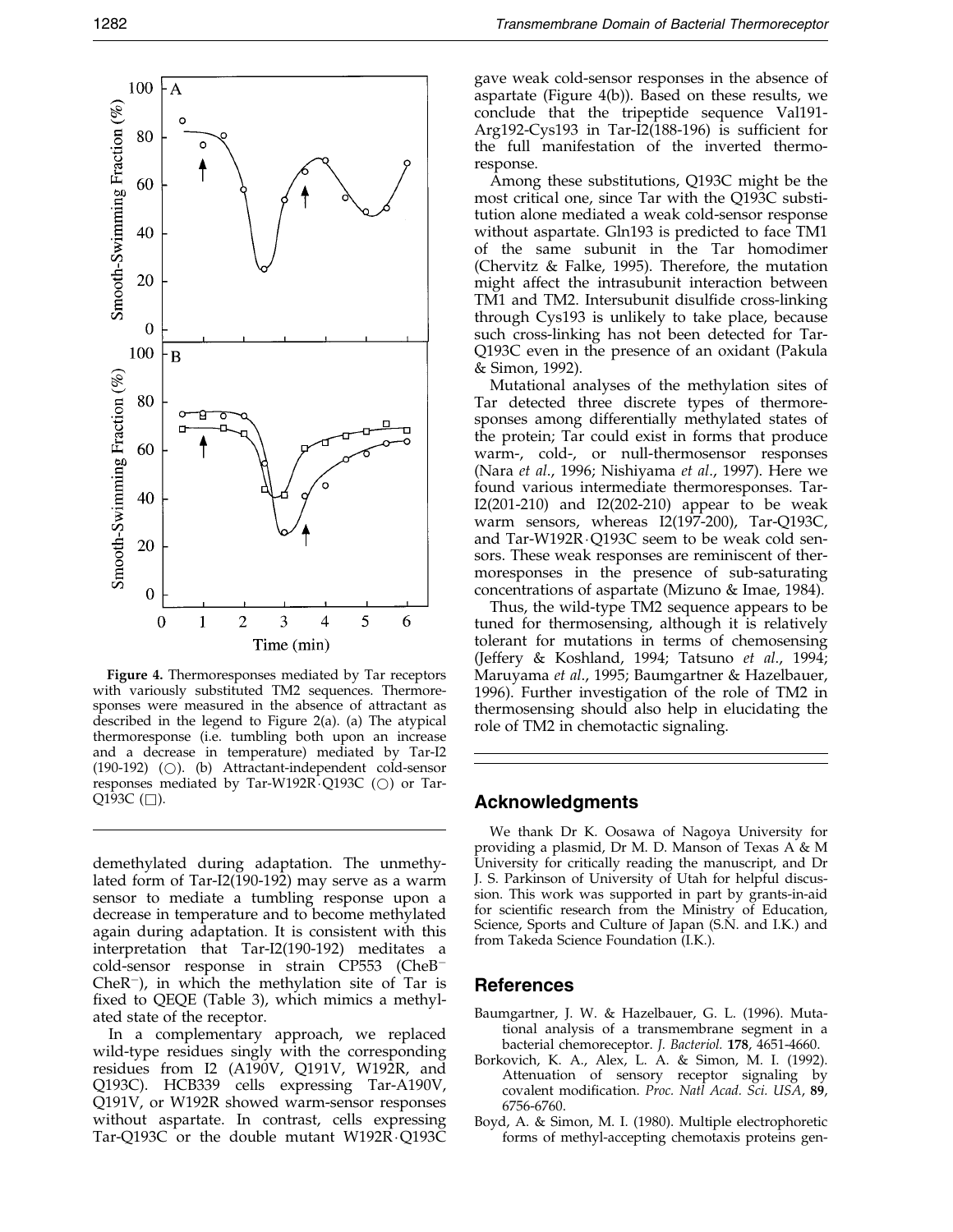erated by stimulus-elicited methylation in Escherichia coli. J. Bacteriol. 143, 809-815.

- <span id="page-8-0"></span>Burrows, G. G., Newcomer, M. E. & Hazelbauer, G. L. (1989). Purification of receptor protein Trg by exploiting a property common to chemotactic transducers of Escherichia coli. J. Biol. Chem. 264, 17309- 17315.
- Chelsky, D. & Dahlquist, F. W. (1980). Structural studies of methyl-accepting chemotaxis proteins of Escherichia coli: evidence for multiple methylation sites. Proc. Natl Acad. Sci. USA, 77, 2434-2438.
- Chen, X. & Koshland, D. E., Jr. (1997). Probing the structure of the cytoplasmic domain of the aspartate receptor by targeted disulfide cross-linking. Biochemistry, 36, 11858-11864.
- Chervitz, S. A. & Falke, J. J. (1995). Locked on/off disul fides identify the transmembrane signaling helix of the aspartate receptor. J. Biol. Chem. 270, 24043- 24053.
- Chervitz, S. A. & Falke, J. J. (1996). Molecular mechanism of transmembrane signaling by the aspartate receptor: A model. Proc. Natl Acad. Sci. USA, 93, 2545-2550.
- Chervitz, S. A., Lin, C. M. & Falke, J. J. (1995). Transmembrane signaling by the aspartate receptor: engineered disulfides reveal static regions of the subunit interface. Biochemistry, 34, 9722-9733.
- Cochran, A. G. & Kim, P. S. (1996). Imitation of Escherichia coli aspartate receptor signaling in engineered dimers of the cytoplasmic domain. Science, 271, 1113-1116.
- Danielson, M. A., Bass, R. B. & Falke, J. J. (1997). Cysteine and disulfide scanning reveals a regulatory a-helix in the cytoplasmic domain of the aspartate receptor. J. Biol. Chem. 272, 32878-32888.
- DeFranco, A. L. & Koshland, D. E., Jr (1980). Multiple methylation in processing of sensory signals during bacterial chemotaxis. Proc. Natl Acad. Sci. USA, 77, 2429-2433.
- Engström, P. & Hazelbauer, G. L. (1980). Multiple methylation of methyl-accepting chemotaxis proteins during adaptation of E. coli to chemical stimuli. Cell, 20, 165-171.
- Falke, J. J., Bass, R. B., Butler, S. L., Chervitz, S. A. & Danielson, M. A. (1997). The two-component signaling pathway of bacterial chemotaxis: a molecular view of signal transduction by receptors, kinases, and adaptation enzymes. Annu. Rev. Cell Dev. Biol. 13, 457-512.
- Gardina, P. J. & Manson, M. D. (1996). Attractant signaling by an aspartate chemoreceptor dimer with a single cytoplasmic domain. Science, 274, 425-426.
- Gegner, J. A., Graham, D. R., Roth, A. F. & Dahlquist, F. W. (1992). Assembly of an MCP, CheW, and kinase CheA complex in the bacterial chemotaxis signal transduction pathway. Cell, 70, 975-982.
- Hughson, A. G. & Hazelbauer, G. L. (1996). Detecting the conformational change of transmembrane signaling in a bacterial chemoreceptor by measuring effects on disulfide cross-linking in vivo. Proc. Natl Acad. Sci. USA, 93, 11546-11551.
- Iwama, T., Homma, M. & Kawagishi, I. (1997). Uncoupling of ligand-binding affinity of the bacterial serine chemoreceptor from methylation- and temperature-modulated signaling states. J. Biol. Chem. 272, 13810-13815.
- Jeffery, C. J. & Koshland, D. E., Jr. (1994). A single hydrophobic to hydrophobic substitution in the

transmembrane domain impairs aspartate receptor function. Biochemistry, 33, 3457-3463.

- Krikos, A., Mutoh, N., Boyd, A. & Simon, M. I. (1983). Sensory transducers of *E. coli* are composed of discrete structural and functional domains. Cell, 33, 615-622.
- Landt, O., Grunert, H. P. & Hahn, U. (1990). A general method for rapid site-directed mutagenesis using the polymerase chain reaction. Gene, 96, 125-128.
- Lee, G. F., Dutton, D. P. & Hazelbauer, G. L. (1995). Identification of functionally important helical faces in transmembrane segments by scanning mutagenesis. Proc. Natl Acad. Sci. USA, 92, 5416-5420.
- Le, Moual H. & Koshland, D. E., Jr (1996). Molecular evolution of the C-terminal cytoplasmic domain of a superfamily of bacterial receptors involved in taxis. J. Mol. Biol. 261, 568-585.
- Le, Moual H., Quang, T. & Koshland, D. E., Jr (1998). Conformational changes in the cytoplasmic domain of the Escherichia coli aspartate receptor upon adaptive methylation. Biochemistry, 37, 14852-14859.
- Liu, Y., Levit, M., Lurz, R., Surette, M. G. & Stock, J. B. (1997). Receptor-mediated protein kinase activation and the mechanism of transmembrane signaling in bacterial chemotaxis. EMBO J. 16, 7231-7240.
- Long, D. G. & Weis, R. M. (1992). Oligomerization of the cytoplasmic fragment from the aspartate receptor of Escherichia coli. Biochemistry, 31, 9904-9911.
- Lynch, B. A. & Koshland, D. E., Jr (1991). Disulfide cross-linking studies of the transmembrane regions of the aspartate sensory receptor of Escherichia coli. Proc. Natl Acad. Sci. USA, 88, 10402-10406.
- Maddock, J. R. & Shapiro, L. (1993). Polar location of the chemoreceptor complex in the Escherichia coli cell. Science, 259, 1717-1723.
- Maeda, K. & Imae, Y. (1979). Thermosensory transduction in Escherichia coli inhibition of the thermoresponse by L-serine. Proc. Natl Acad. Sci. USA, 76, 91-95.
- Manson, M. D. (1992). Bacterial motility and chemotaxis. Advan. Microbial Physiol. 33, 277-346.
- Maruyama, I. N., Mikawa, Y. G. & Maruyama, H. I. (1995). A model for transmembrane signalling by the aspartate receptor based on random-cassette mutagenesis and site-directed disulfide cross-linking. J. Mol. Biol. 253, 530-546.
- Milligan, D. L. & Koshland, D. E., Jr. (1988). Sitedirected cross linking: establishing the dimeric structure of the aspartate receptor of bacterial chemotaxis. J. Biol. Chem. 263, 6268-6275.
- Milligan, D. L. & Koshland, D. E., Jr (1991). Intrasubunit signal transduction by the aspartate chemoreceptor. Science, 254, 1651-1653.
- Mizuno, T. & Imae, Y. (1984). Conditional inversion of the thermoresponse in Escherichia coli. J. Bacteriol. 159, 360-367.
- Nara, T., Lee, L. & Imae, Y. (1991). Thermosensing ability of Trg and Tap chemoreceptors in Escherichia coli. J. Bacteriol. 173, 1120-1124.
- Nara, T., Kawagishi, I., Nishiyama, S., Homma, M. & Imae, Y. (1996). Modulation of the thermosensing profile of the *Escherichia coli* aspartate receptor Tar by covalent modification of the methyl-accepting site. J. Biol. Chem. 271, 17932-17936.
- Nishiyama, S., Nara, T., Imae, Y., Homma, M. & Kawagishi, I. (1997). Thermosensing properties of mutant aspartate receptors with methyl-accepting sites replaced multiply or singly by alanine. J. Bacteriol. 179, 6573-6580.